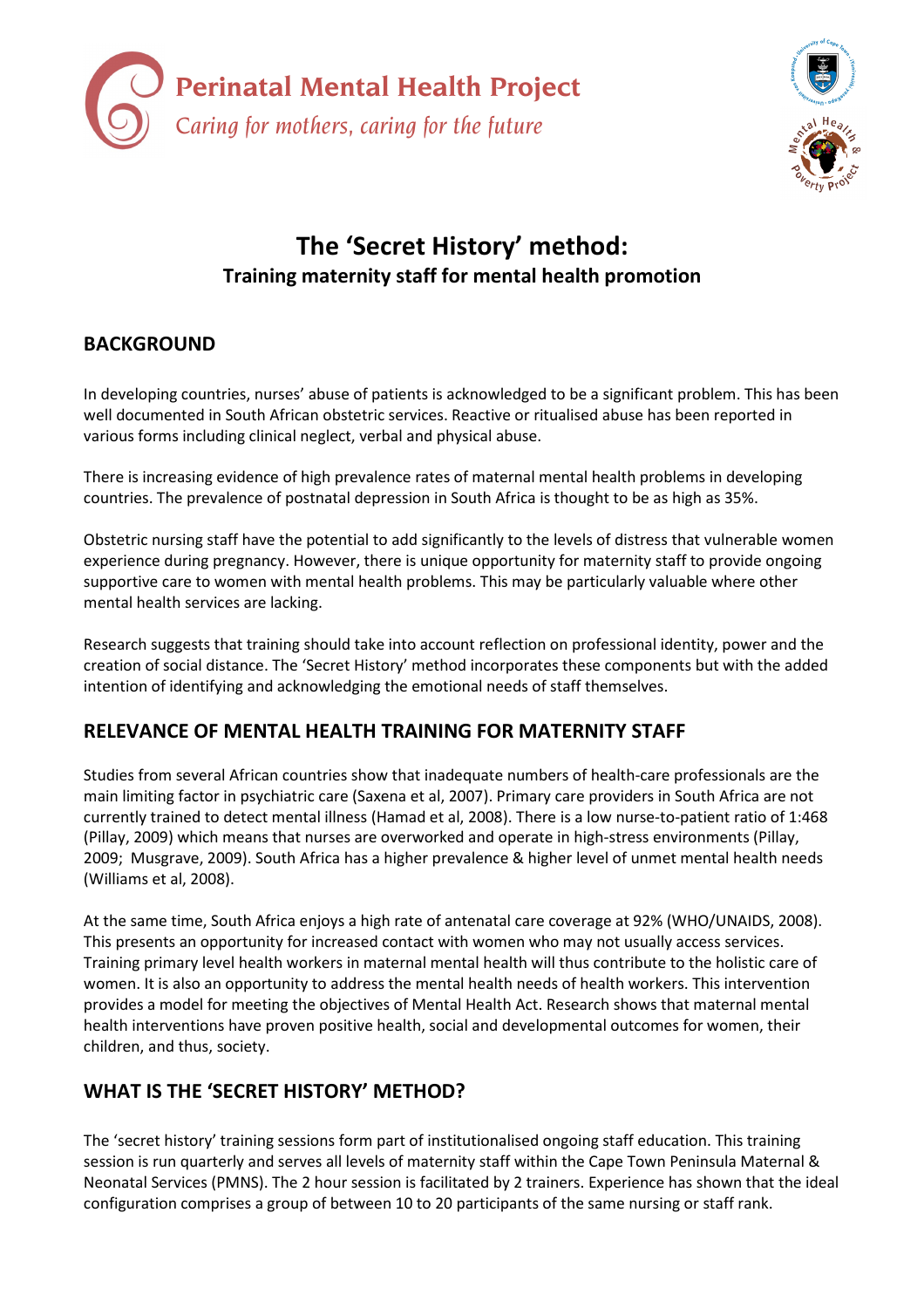The method is highly interactive, incorporating group role-play. Half of the participants 'become' the client and half 'become' the nurse. Each facilitator assumes one role together with the participants. As a group, each 'person' embarks on a journey through a pregnancy, following the interactions of the 'nurse' and the 'woman' attending the maternity unit for care.

The facilitators give women's names to each role and describe a brief background. The private narrative of each role based on actual life histories typical for the local setting is revealed in stages during the course of the workshop. At each stage, participants are asked to describe their feelings and needs within their role. Each facilitator encourages their team to respond negatively to the offerings of the other role. Halfway through the role-play, the participants switch roles – the 'nurse' becomes the 'client', and vice versa.

The facilitators encourage participants to respond to each other in a confrontational style. The facilitators enable honest responses toward 'the other'. Participants are also assisted in identifying how they 'feel' and what their needs are at various stages.

At the end of the role-play the facilitators encourage a debriefing discussion of the process. Humour is used extensively in a debriefing period which follows the emotionally intensive role-play. Here participants are enabled to draw their own conclusions and reflect about intrapersonal and interpersonal issues within the staff-client relationship. The polarised relationship is deconstructed and then cohesion sought through deeper understanding.

Becoming 'the other' is a critical element of the training, and allows for learning, uncovering personal distress, and identifying cycles of pain and aggression as they manifest in professional conduct and interpersonal relations. The training concludes with staff developing their own plans for being more aware, responsive and supportive of the needs of clients, and each other.

# EVALUATION

A brief, independent evaluation of the 'secret history' method was undertaken in March 2009 which set out to evaluate the impact of mental health training on nurses personally and on the professional quality of their care.

Based on the purpose of the study, that is, an initial evaluation of a small sample of nurses who had participated in the 'secret history' training method, non-probability, purposive sampling was used to identify n=5 participants. Each participant had received the relevant training 6-12 months prior to the evaluation. N=2 were midwives, n=3 were nurses. All participants worked at the Mowbray Maternity Hospital, within different wards. None of the participants are involved with the PMHP.

Interviews were semi-structured, included open-ended guiding questions, and were conducted in the participant's first language (English or Afrikaans). The interviews were conducted by a neutral researcher, confidentially, in a private setting, and under informed consent. A qualitative thematic analysis was done on the data.

| Question 1 | What were your impressions of the 'secret history' session you attended at the Perinatal |
|------------|------------------------------------------------------------------------------------------|
|            | Update week last year?                                                                   |
| Question 2 | What did you learn?                                                                      |
| Question 3 | How has the training impacted on you personally?                                         |
| Question 4 | How has the training impacted on you professionally?                                     |
| Question 5 | How do you see the average patient?                                                      |
| Question 6 | Do you have any other comments you would like to make about the training?                |

### Table 1: Interview Questions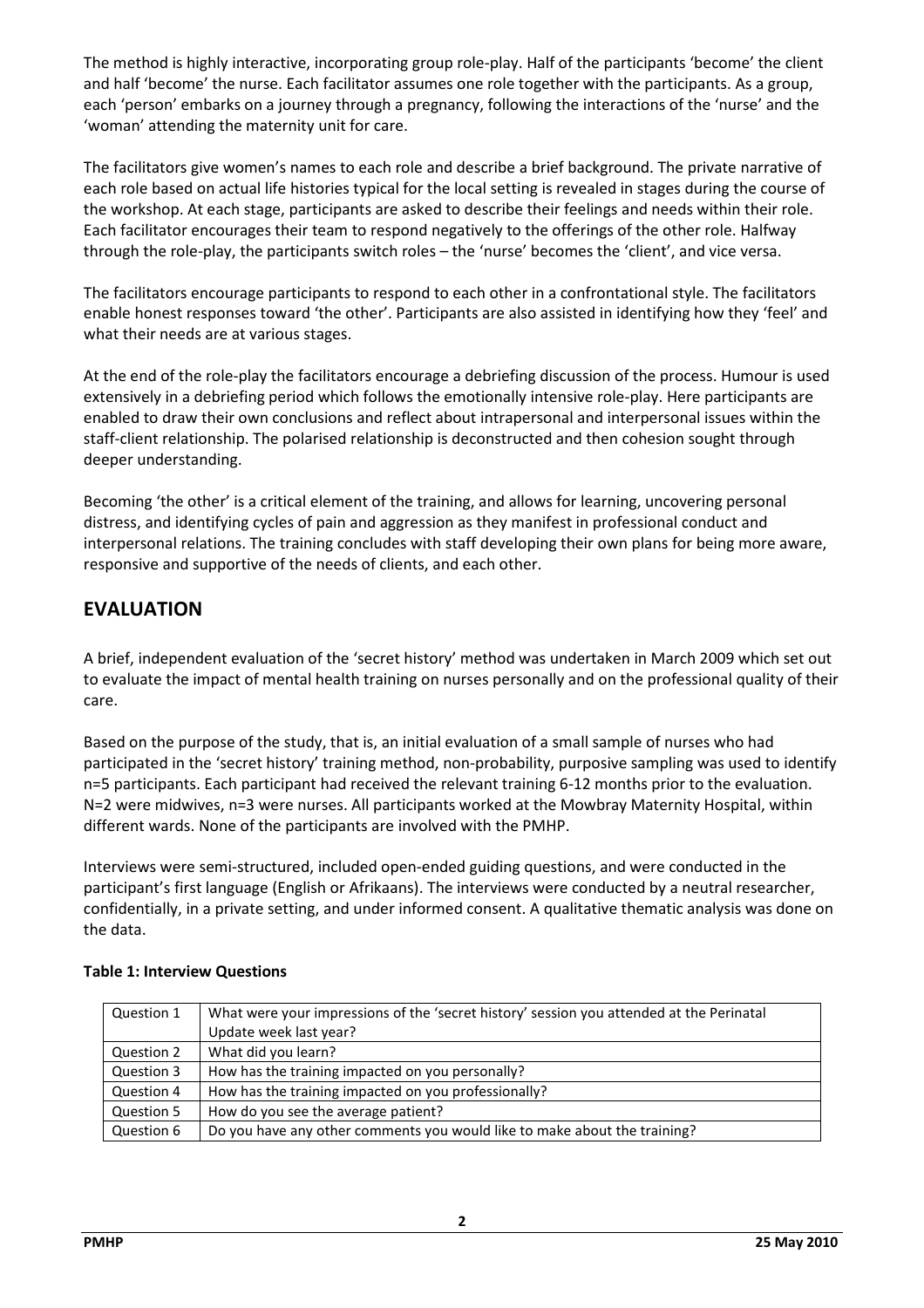### RESULTS & ANALYSIS

The results were coded into emerging themes, noted in the table below.

#### Table 2: Thematic Findings

| Theme 1 | Changing perspective of the 'other' / the patient                 |
|---------|-------------------------------------------------------------------|
| Theme 2 | Benefits of being exposed to new communication tools              |
| Theme 3 | Challenges of adopting new skills                                 |
| Theme 4 | Improved information and care for staff's own mental health needs |

#### 1. Changing perspective of the 'other' / the patient

All 5 participants expressed an appreciation for understanding the perspective of the patient, noting this as a positive and worthwhile experience. This 'understanding' was expressed as either a reminder or as a new consciousness to be brought to their care work.

#### Anecdotes from interviews

We gained insight from both perspectives - sometimes when you are so busy you forget that your patient is a person.

It opened our minds...sometimes as nurses, we talk and act without thinking, but when you are in the shoes of the patient, you realise what you are doing.

Allowing a patient sympathy allows them to feel better ... [I learned] small things that I've never read anywhere, but that I now know have a huge impact on how I deal with my patients.

#### 2. Benefits of new communication tools

Staff noted new insights in terms of listening to, speaking to and understanding patients and their needs. All shared experiences of using the tools in their personal lives. The importance of choice of words, language used and 'non-verbal cues' were noted.

#### Anecdotes from interviews

The training is good because we had to be 'patients' and learn about how our choice of words is very important…we can so easily misinterpret the patient, and the patient can misinterpret us.

You also need to read body language and remember that the patient reads our body language too.

My husband is sick and he has never been able to open up to me. But after this training I've learned how to help him open up. We can communicate better now.

#### 3. Challenges of adopting new skills

The participants experienced difficulties in incorporating their new skills and a maternal mental health perspective into their work. They felt that the main reason was that not all staff had undergone the mental health training. As one nurse described: 'if you try to care for a patient or tell people not to talk to patients in a certain way, other staff who have not been on this training do not understand and do not change, and they challenge you'. Another nurse noted: 'I often get a lot of flack when I spent too much time with my patients…because I try to see my patients holistically'.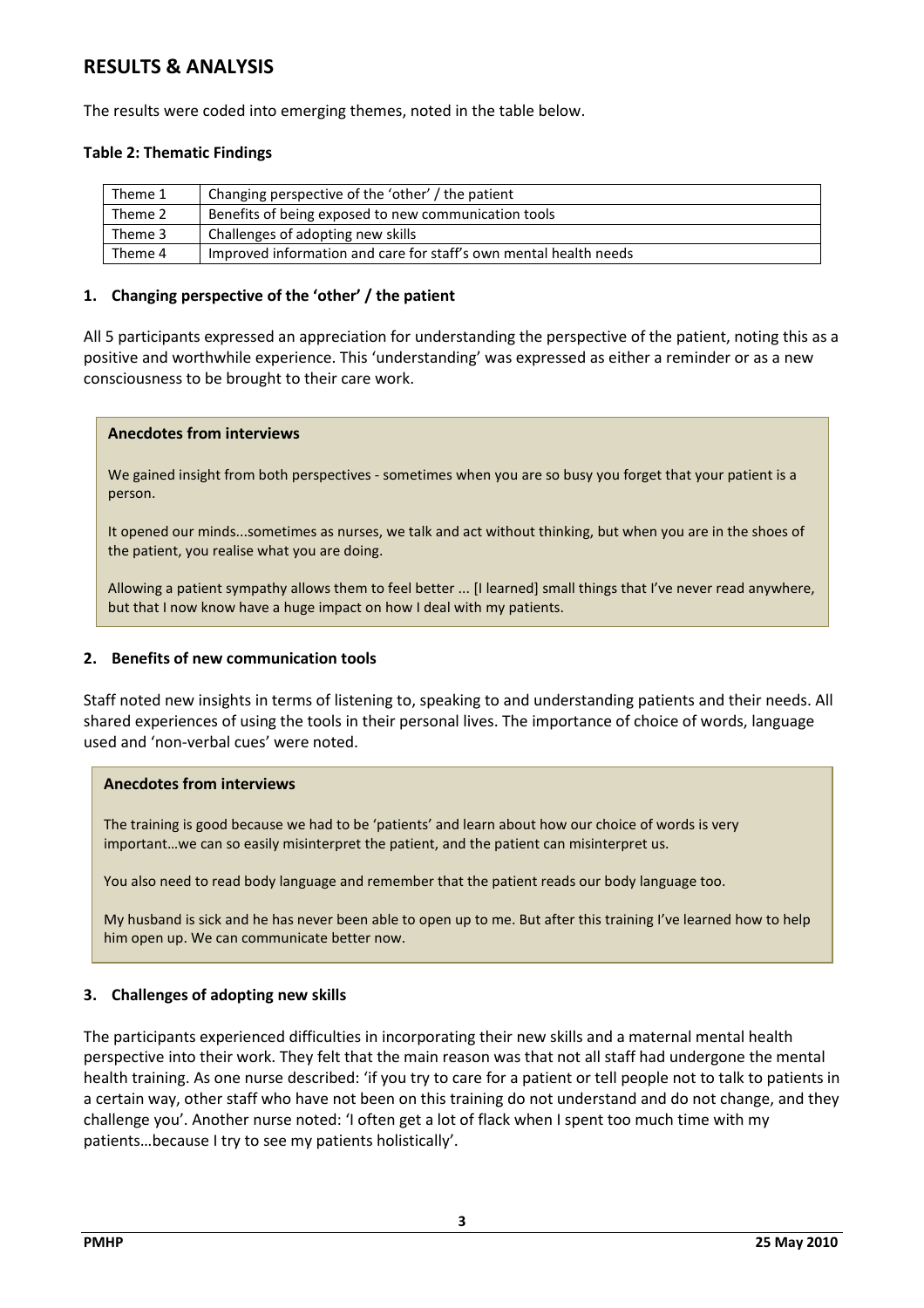There was thus broad consensus that all staff working at a particular health facility should undergo maternal mental health training. This is important in minimizing obstacles to changing attitudes and practice. Participants recommended longer time slots for training with repeat and 'refresher' training sessions.

#### 4. Improving the mental health of nursing staff will improve care given to patients

Staff noted their own improved mental health and how this directly related to their improved care of patients. One nurse stated: 'perhaps if we spend more time on nurses' mental health they would be more empathetic to patients'. Nurses share the same stressors and burdens as their patients, often coming from the same social circumstances. It is important to care for their needs to ensure compassionate health care: 'nurses also need care around mental health because where does she leave her problems and issues to care for others?'

### **DISCUSSION**

The use of group role-play establishes a group identity for the participants. This enhances participation and reduces the fear of individual self-expression, which participants may feel is open to judgement or censure. The use of 'typical' and familiar narratives from the local context enables self-identification in each role. Thus, the notion of a 'secret history' is a proxy for participants' personal difficulties, anxieties and emotions. In this way, staff's psychological states are revealed, clarified and validated.

The combination of humour and conflict as encouraged in the role-play facilitates both expression and catharsis. In particular, the use of humour allows for a less-threatening engagement and for easier reflection on the self vis-à-vis emotion and behaviour. In addition, it also enables the performance of 'forgiveness' and an alignment with the 'other', that is, the 'patient'. Thus, through the process of polarisation and reintegration, the participants engage with a wider context of maternal care, one which encourages empathy for the 'other' and validates sympathy for the 'self'. Staff were motivated to develop innovative solutions to address the difficulties in the workplace, interpersonally, with colleagues and clients.

# **CONCLUSIONS**

The training provides a dual effect with mutually enhancing processes: professional competence is improved through understanding the patient, which improves health outcomes for patients.

The immediate results of the intervention portend well for staff productivity in terms of emotional wellbeing. Raising awareness and sensitivity to the mental health needs of clients should develop staff social capital. Both of these outcomes should have a direct effect on clients by improving quality of care. This may be especially felt by those women in distress.

Mental health training in this instance has increased job satisfaction among the nursing staff interviewed and the process of nurses themselves being 'heard' results in more sympathetic treatment of patients.

#### Anecdotes from interviews

We don't need to be aggressive.

It is generally for us to be advocates for our patients...they are not here to waste our time. They're here because they need us to look after them and respect them…my patients are the reason I'm here.

I recall being the 'patient' and getting so involved in sympathizing with that patient…the whole session was an eye-opener, but also an opportunity to get things off your chest. We have so many things in our own lives…for a lot of the staff, it was a real eye-opener and now they remember that patients also have other issues.